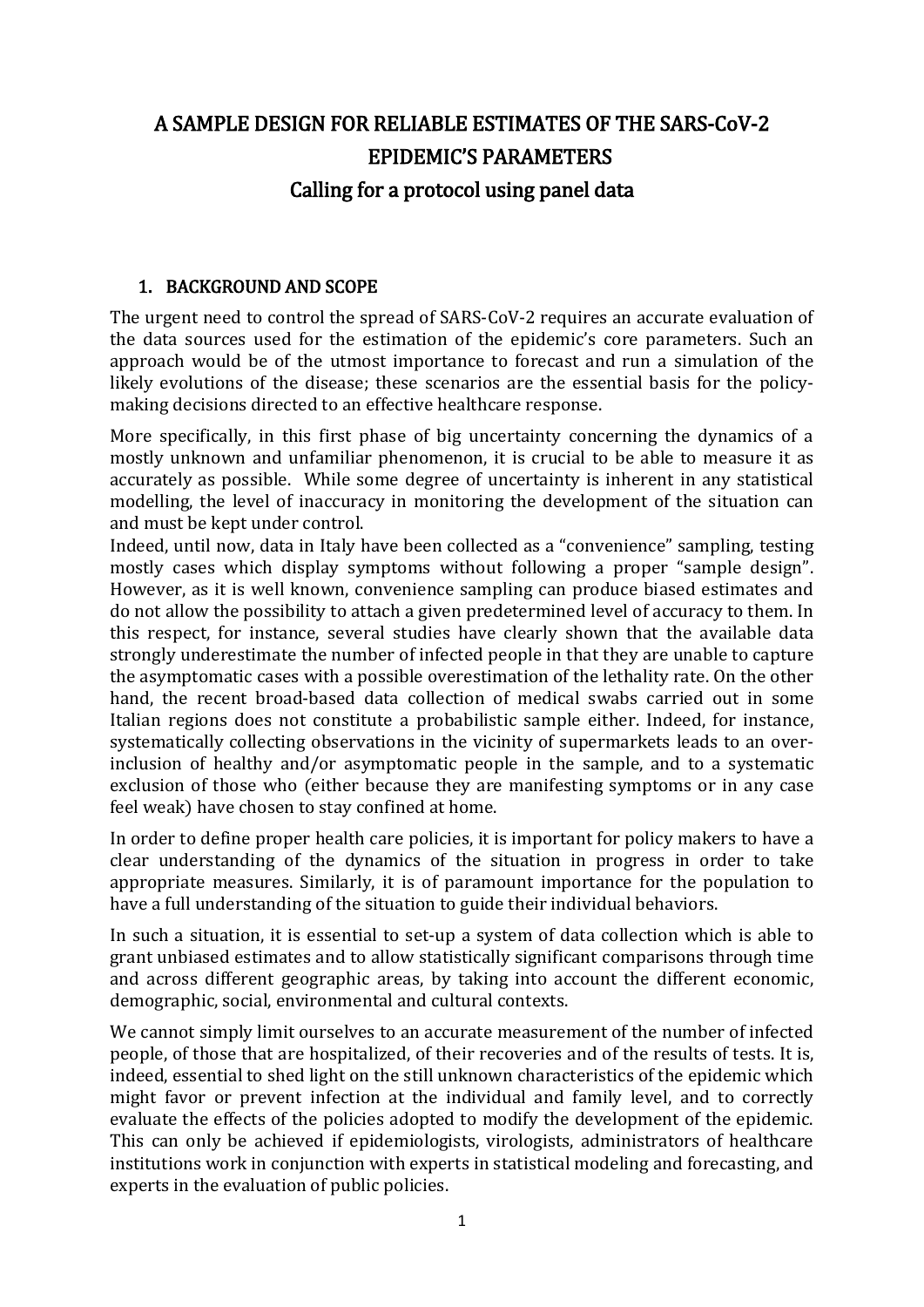In order to obtain reliable and useful estimates, we deem it essential to design and implement a rigorous sampling protocol in order to correctly infer the impact of Covid19 on the entire Italian population, using medical swabs or alternative testing procedures such as blood testing and DNA mapping.

This approach would allow us to give more value to the precious information that has already been collected by the healthcare institutions. Indeed, integrating the existing data into a more comprehensive framework with ad-hoc collected data following a precise sampling design would provide a more accurate estimation of the variables of interest for time and selected spatial domains, so as to be able to effectively monitor the spread of the disease and to evaluate the effectiveness of political actions and interventions.

In order to be able to build up a coherent database (which is both relevant and unbiased), it is necessary to integrate different resources: those collected by the administrative institution when receiving and treating individuals that have turned to the healthcare system, and the statistical information collected to accurately measure the diffusion of the infection and those obtained through new sources – such as mobile phones- for tracking the movement of persons and their contacts..

This is a big challenge from the methodological, technological and organizational point of view. A challenge to which the community of statisticians, as well as the officials of public statistics, may offer a useful contribution.

\* \* \* \* \*

Here below, we propose an observational protocol for the estimation of the people infected by SARS-CoV-2 (with a reliability which is measurable over time and space) according to the various categories of severity.

Starting with a population where it has been ascertained that individuals are infected (*verified*), the aim is to estimate the population which is infected, but has not yet been diagnosed (asymptomatic).

For this purpose , the individuals will be pre-classified into two sub-groups which we will refer to as: target A and target B.

Target A. This is the sub-group consisting of the individuals in which a state of infection has been verified by resulting positive to COVID19 (who could be either hospitalized or in compulsory quarantine) and all the persons who had contact with them in the previous 14 days; therefore, this is the group of individuals who are foreseen to be infected and not only those for whom the infection has already been ascertained. They will represent, therefore, both the *apparent* and *latent* dimensions of the epidemic.

Target B. This second sub-group consists of all the people who have not been in contact with persons in *Target A*. Thus, target B contains healthy persons (i.e not tested), those in which the infection is considered latent and those who are still in a phase of incubation where the symptoms can become evident in a future moment of time, in the course of a maximum of 14 days.

Estimates relative to the two sub-groups may be obtained on the basis of a continuous observation in time and following two distinct methodologies, both based on what is known as indirect sampling, the same that is used for sampling and estimation of rare and elusive populations (e. g. animal populations).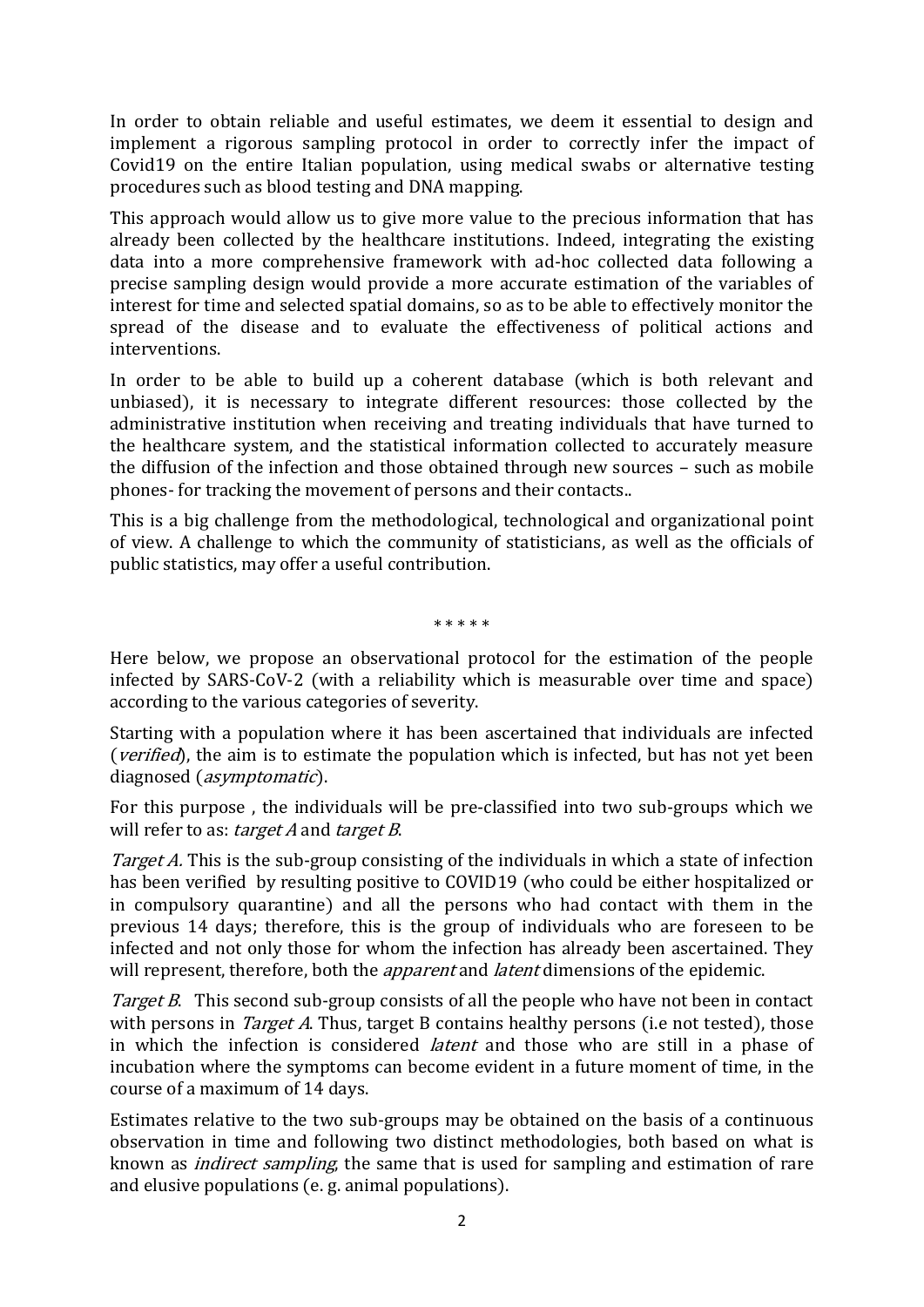Here below are reported some ideas as to how to carry out the observation of particular samples for each of these two groups.

### 2. SAMPLING PROCEDURE FOR TARGET GROUP A

The procedure for sampling target group A in continuous time develops in the following phases:

- A1. selection of a sample of infected persons in a predefined unit of time (day, week, other).
- A2. Reconstruction of all contacts with others going back 14 days for people selected in the sample point A1; to simplify this phase, applications on a smartphone can be used to track these individuals.
- A3. Testing of a pre-defined number of persons who had contacts with the sample selected in point A1.

The sampling of phase A1 must be done taking temporal and spatial dimensions into due consideration. This will involve:

- $\triangleright$  Spatial sampling. This is done by selecting a sample panel of healthcare institutions (on the basis of their size or other characteristics). The use of spatial sampling techniques allows us to obtain a sample which minimizes the sample size at any given level of accuracy while satisfying some optimality conditions.
- $\triangledown$  *Time sampling.* Using the healthcare institutions selected for the spatial sampling, a sample of infected persons will be chosen in order to reconstruct their contacts. This sampling mechanism should be continuous in time and could be carried out within predefined intervals of time, determined by access to the health institution (admission, other). For example, a sample of infected people could be selected among those who had access to the healthcare institution during the course of a two-hour time period.

In order to obtain statistical estimates of the number of infected persons in a given spatial (the whole national territory or specific geographic area such as, for example, a region) and *temporal* domain (week/day), it will be sufficient to select about 1,000 individuals to test among the contacts of the infected set of persons. This sample size would ensure a reliable estimate with a sampling error less than 5% under the assumption that the proportion of infected people in the target population is about 20%.

Assuming around 25 contacts for every infected person, the people to whom the 1,000 tests should be administered can be identified by choosing:

- $\triangleright$  about 200 infected people whose infections have been verified (from which we obtain a number of  $5,000 = 200$  times 25).
- $\triangleright$  testing a total of about 20% of the total contacts specified above.

Remark 1. It is clear that for health and wellbeing reasons, and in order to prevent the spread of the infection, it would be best to examine all infected people. However, from the statistical point of view, in order to obtain estimates of the highest quality regarding the number of infected persons, this is not strictly necessary. From this point of view it is more important to be able to repeat the sample experiment regularly through time, an